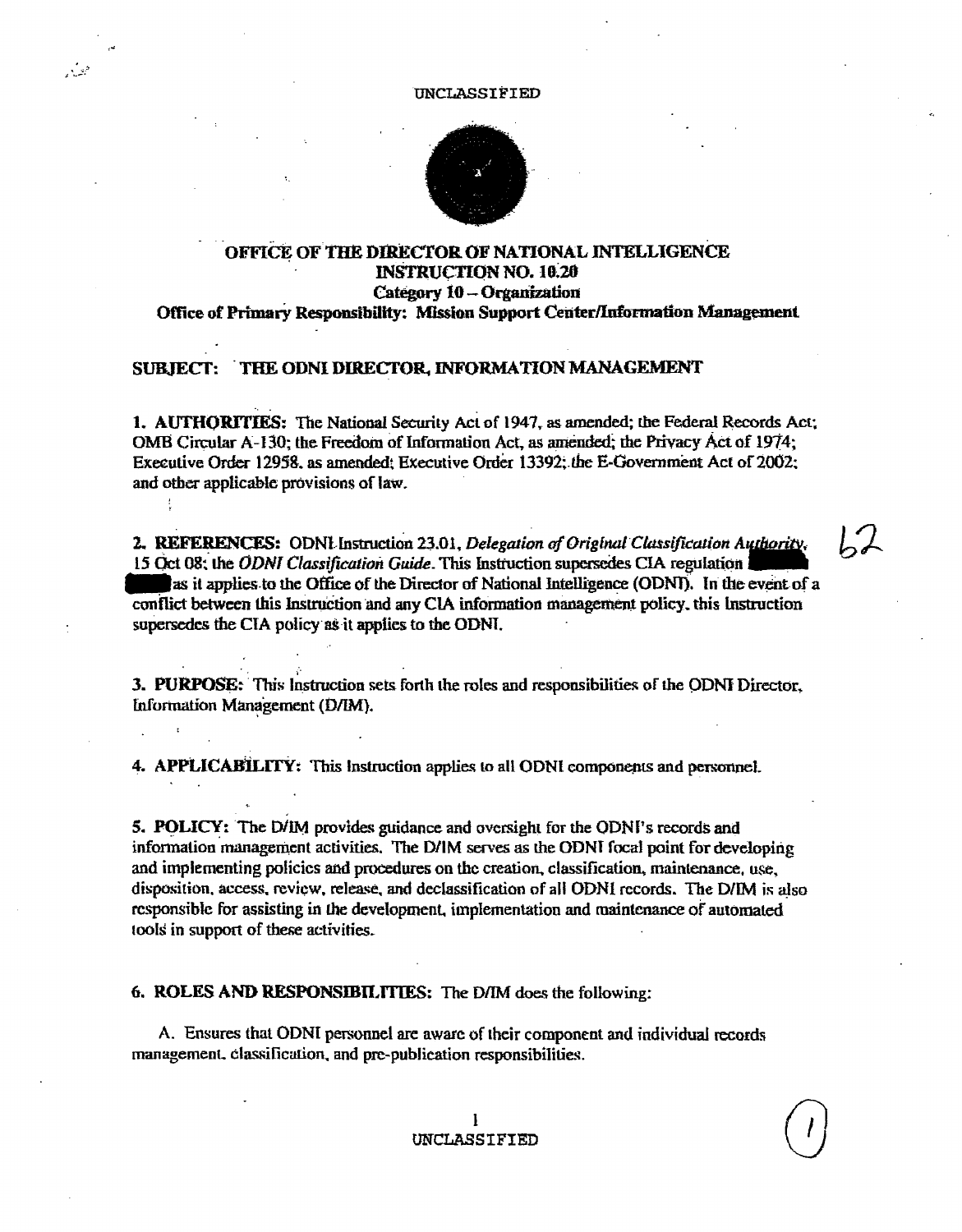$2 - 10$ 

B. Ensures that ODNI personnel create, maintain and preserve records that adequately and properly document the organization, functions, policies, decisions, procedures, and essential transactions of the ODNI.

C. Establishes, develops, maintains, coordinates and promulgates the policies, standards, procedures, and guidelines necessary for implementing the information management program.

D. Continually evaluates the ODNI's information management practices to determine the effectiveness of the program and recommends changes for the continued improvement of the program.

E. Represents the DNI as the ODNI's Federal Records Officer, Chief Archivist, and Declassification Officer.

F. Supports the Director of Intelligence Staff in his/her capacity as the ODNI's Chief Freedom of Information Act (FOIA) Officer by serving as FOIA liaison, as required under Executive Order 13392.

G. Serves as the ODNI liaison with the National Archives and Records Administration (NARA) and as the ODNI liaison and authorizing officer with NARA's Office of the Federal Register.

H. Scrves as the ODNI liaison for the National Declassification Initiative and the ODNI liaison to the Public Interest Declassification Board.

I. Serves as a liaison, in coordination with representatives of the ODNI Special Security Center, to the Information Security Oversight Office.

J. Advises ODNI senior leadership and provides guidance on records management issues, and develops ODNI-wide policies, procedures, and training materials.

K. Manages the ODNI's information management program, including records management, electronic records management, and the preservation and archival programs.

L. Establishes and implements vital records program policies and procedures.

M. Establishes and updates records control schedules for records created and maintained by the ODNI. Coordinates the approval and implementation of the ODNI's records control schedules, and the transfer of records to the National Archives.

N. Assists ODNI components with establishing and maintaining effective records management practices by providing technical advice and training, including assistance with creating and reviewing file plans.

O. Develops and implements policies and procedures to ensure that personnel do not remove federal records from ODNI custody without appropriate authorization.